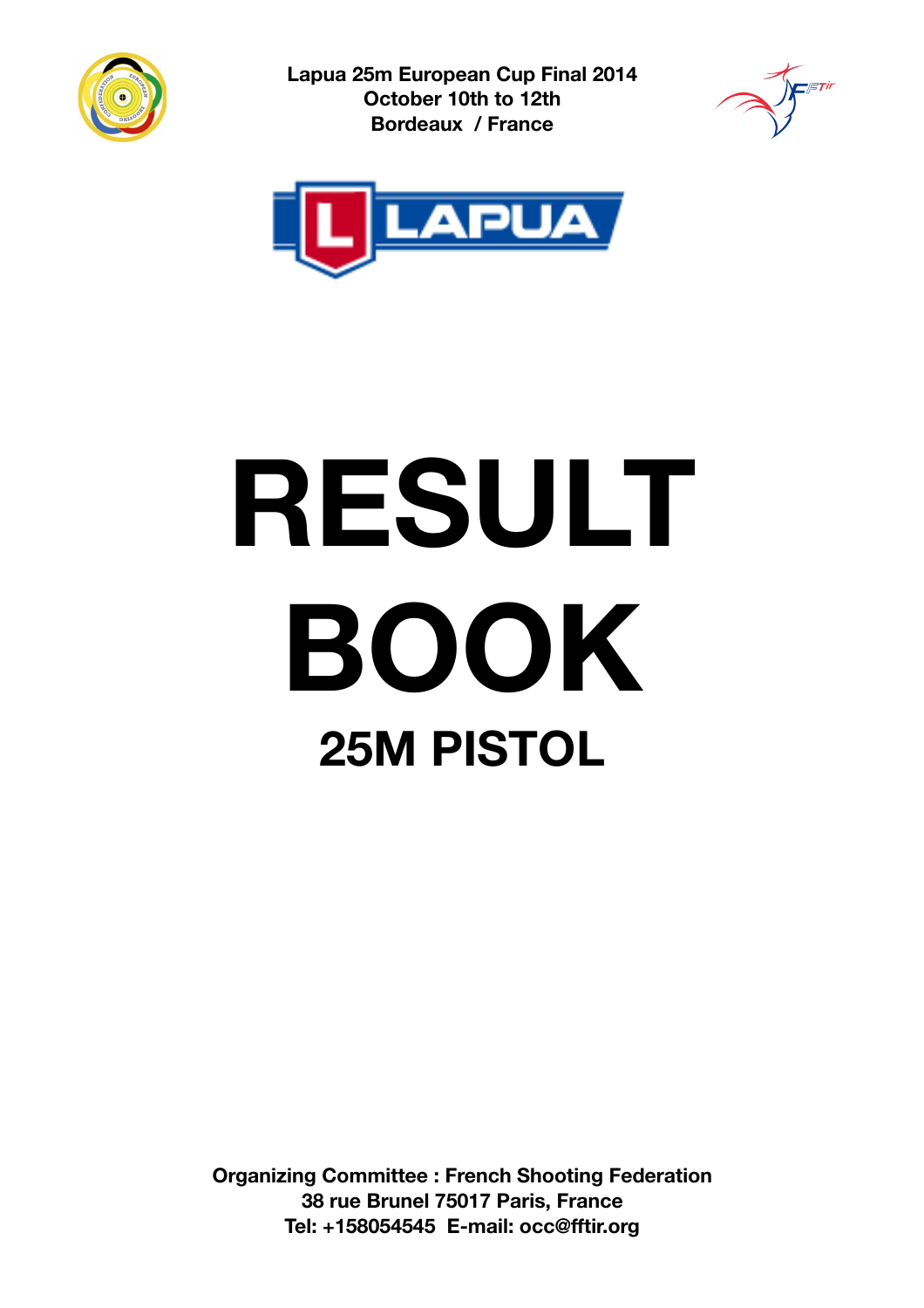#### **CERTIFICATION**

This certifies that the Lapua 25 m European Cup Final 2014 held in Bordeaux from 10th to 12th October 2014 at the shooting range "Girondins de Bordeaux" was conducted in accordance with the ESC and ISSF Rules and Regulations and the results producted in the competitions are true and correct.

ESC Technical Delegat<br>Ursula Staeuble , SUI

M. Sanda

Chairmen of the Juries

Jury of Appeal

Marko Lęppä, FIN

Pistol Jury Ursula Staeuble , SUI

*l ,~*

ll. Stanle

Classification Jury

Ghislaine BRIEZ, FRA

le sier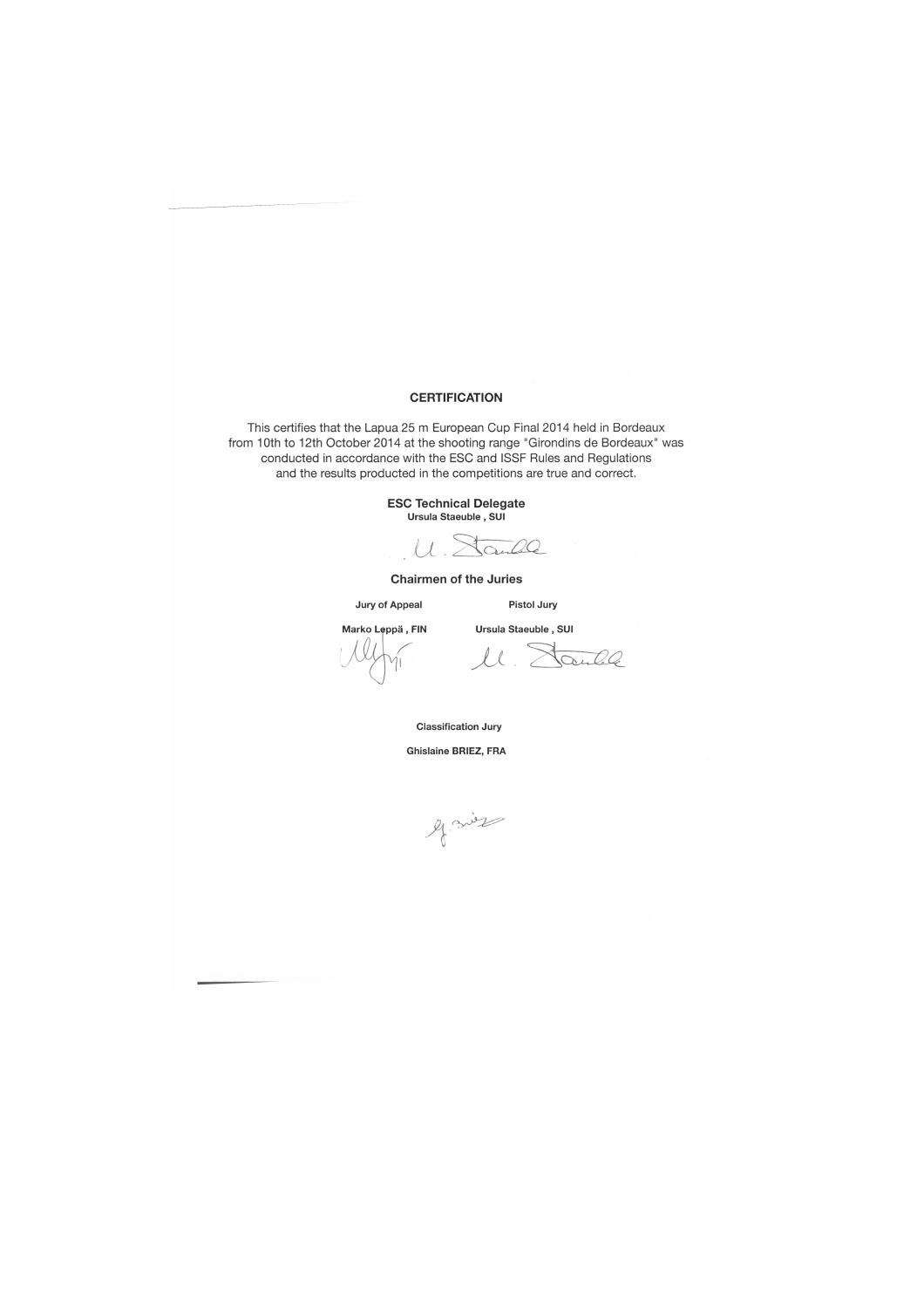#### **ESC TECHNICAL DELEGATE**

Ursula Staeuble , SUI, ISSF "A" 2626

#### **JURY OF APPEAL**

Chairman : Marko Leppä, FIN, ISSF "A"5211 Member : Jürgen Wiefer , GER, ISSF "B"2046 Member : Ghislaine Briez, Fra, ISSF "A" 2925

#### **PISTOL JURY**

Chairman : Ursula Staeuble , SUI, ISSF "A" 2626 Member : Jean-Dominique Claude, FRA , ISSF "A" 3743 Member : Alain Vanderperre, FRA, ISSF "A" 5103

#### **CLASSIFICATION JURY**

Chairman : Ghislaine BRIEZ, FRA, ISSF "A" 2925

#### **COMPETITION MANAGER**

-----------------------------------------------------------------------------------------------------------

Patrick Lamarque, FRA

#### **25 m SHOOTING RANGE**

Jean-Dominique Duhon , FRA Jean-Louis Domangé , FRA Gérard Bousseau, FRA

#### **EQUIPMENT CONTROL**

Christine Lapeyre, FRA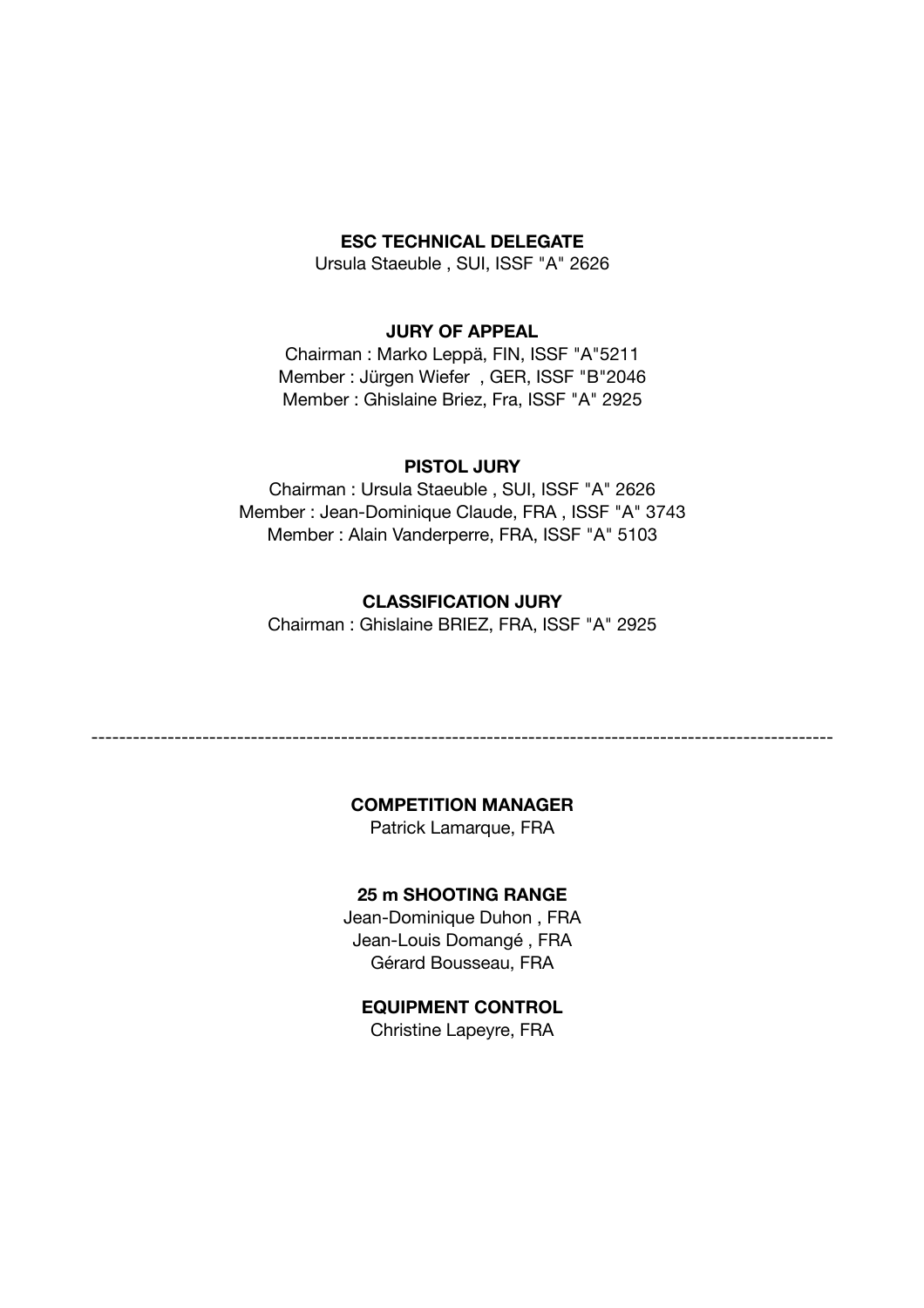| <b>NAME</b>                | <b>NATION</b>   |                | <b>PISTOL</b><br><b>CENTER FIRE</b> | <b>PISTOL</b><br><b>STANDARD</b> |
|----------------------------|-----------------|----------------|-------------------------------------|----------------------------------|
| <b>LUNEV Ruslan</b>        | AZERBAIDJAN     | $\overline{C}$ |                                     | X.                               |
| <b>LAHTI Teemu</b>         | <b>FINLAND</b>  |                | X                                   | X                                |
| <b>MEINANDER Ari</b>       | <b>FINLAND</b>  |                | X                                   | X                                |
| <b>SCHLEUTER Michaêl</b>   | <b>GERMANY</b>  |                | X                                   | X                                |
| <b>MEYER Patrick</b>       | <b>GERMANY</b>  |                | X                                   | X                                |
| <b>MICHEL Pierre</b>       | <b>GERMANY</b>  |                | X                                   | X                                |
| <b>TRIPPEL Stephan</b>     | <b>GERMANY</b>  |                |                                     | X                                |
| <b>BUNES Morgan</b>        | <b>NORWAY</b>   |                | X                                   | X                                |
| <b>HEMBRE Paal</b>         | <b>NORWAY</b>   |                | X                                   | X                                |
| <b>COSTA Joao</b>          | <b>PORTUGAL</b> |                |                                     | X                                |
| LÖTSHER Sandro             | SWITZERLAND     |                | X                                   |                                  |
| <b>DEMIERRE Steve</b>      | SWITZERLAND     |                | X                                   | X                                |
| <b>MUFF Guido</b>          | SWITZERLAND     |                | X                                   | X                                |
| <b>WIRTH Marc</b>          | SWITZERLAND     |                | X                                   | X                                |
| <b>VOGN René</b>           | DENMARK         |                |                                     | X                                |
| <b>DANIELSSON Jan-Olof</b> | SWEDEN          |                |                                     | X                                |
| <b>NILSSON Mikael</b>      | SWEDEN          |                | X                                   | X                                |
| <b>LANDEBRING Häkan</b>    | SWEDEN          |                | X                                   | X                                |
| <b>FYRPIHL Jonas</b>       | SWEDEN          |                | X                                   |                                  |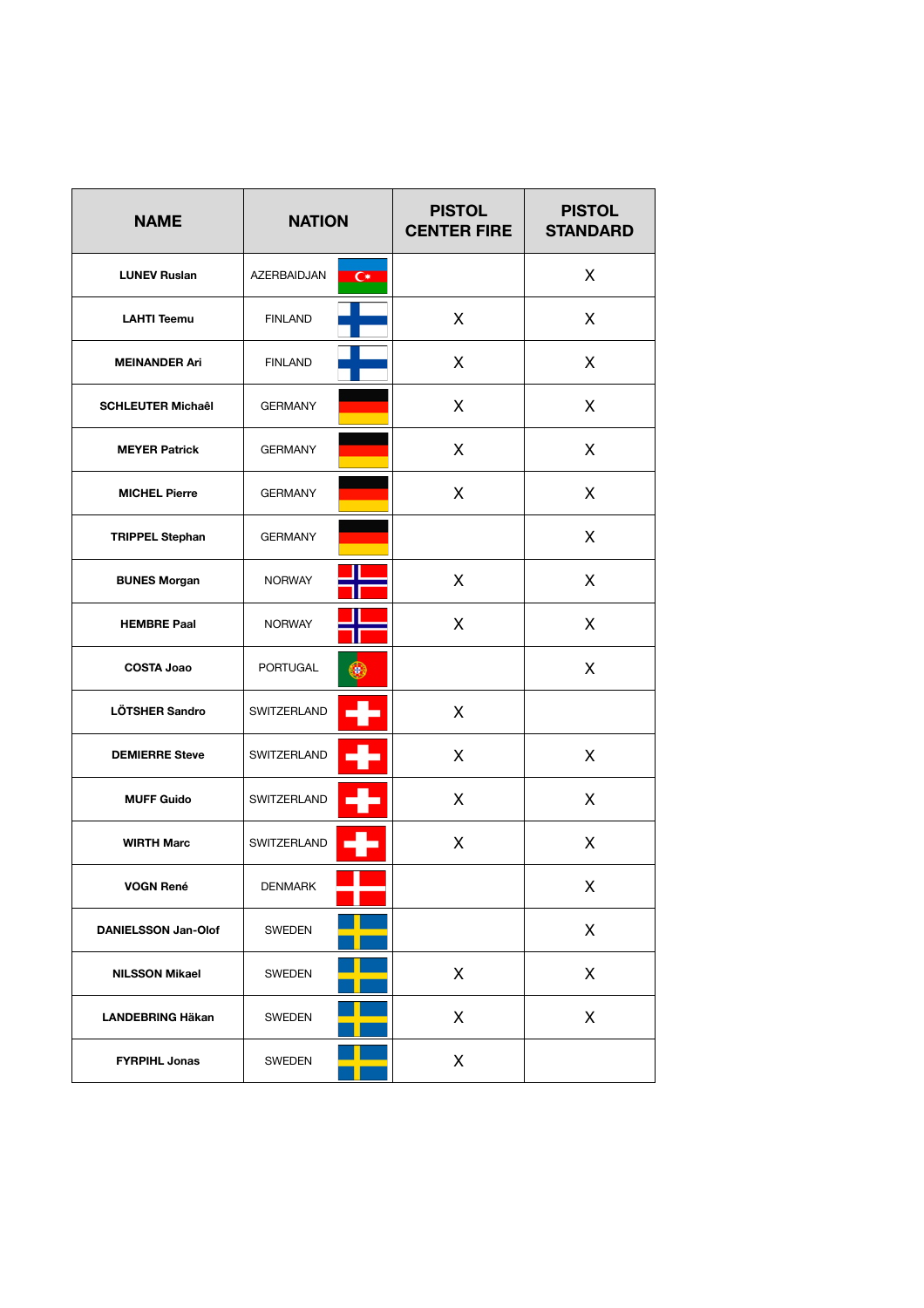# **COMPETITION PROGRAM**

## **Previsional Program**

# Lapua Europan Cup 25 m Final<br>From 10th to 12th of October 2014 Bordeaux - France





| <b>25 m STANDARD PISTOL MEN</b> |                |   |     |  |  |  |  |  |  |
|---------------------------------|----------------|---|-----|--|--|--|--|--|--|
| <b>HEMBRE Paal</b>              | <b>NORWAY</b>  |   | 569 |  |  |  |  |  |  |
| <b>COSTA Joao</b>               | PORTUGAL       | ⊛ | 566 |  |  |  |  |  |  |
| <b>TRIPPEL Stephan</b>          | <b>GERMANY</b> |   | 565 |  |  |  |  |  |  |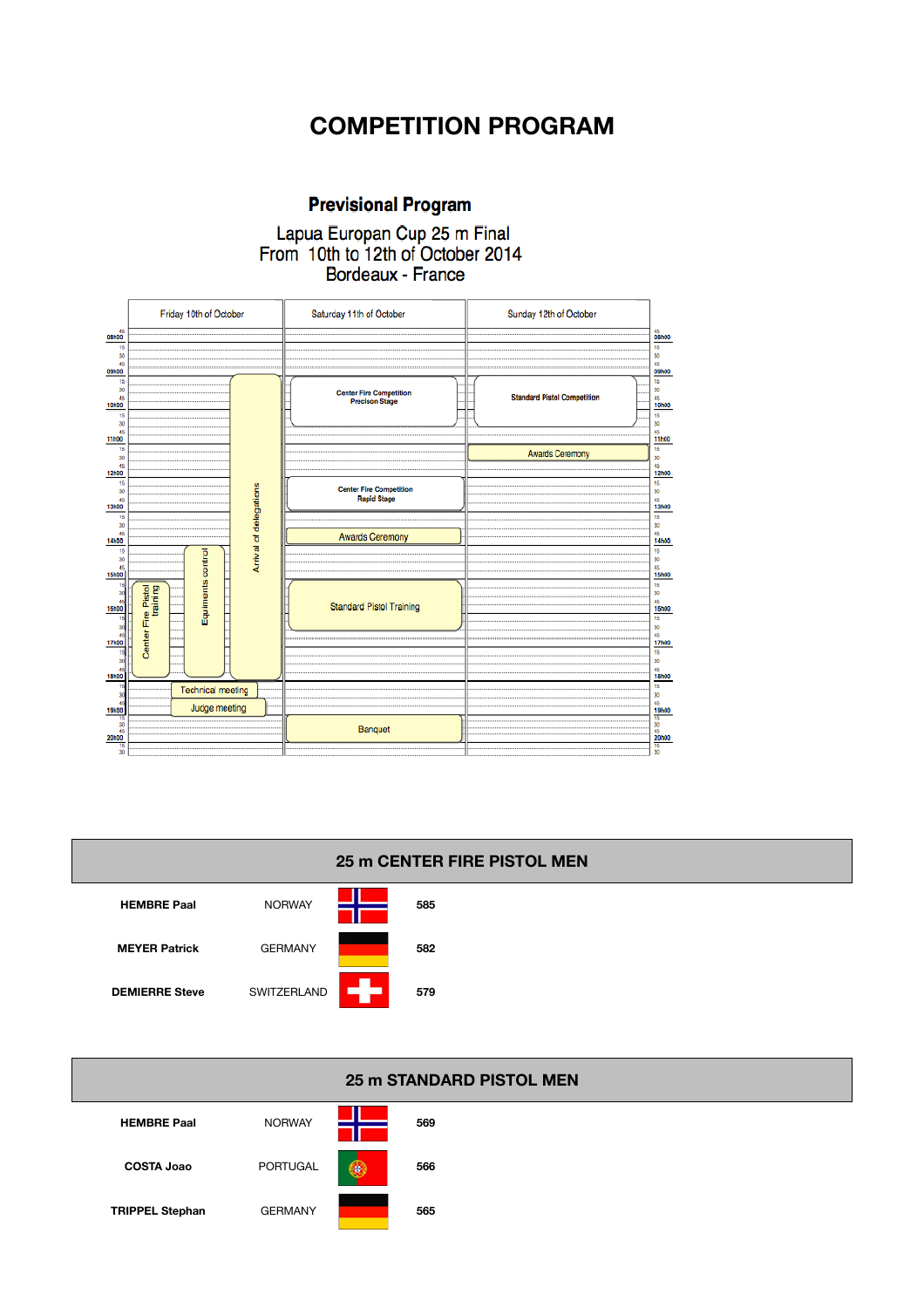#### **MEDAL STANDING**

|              | <b>NATION</b>      |  |  |  |  |  |  |  |
|--------------|--------------------|--|--|--|--|--|--|--|
|              | <b>NORWAY</b>      |  |  |  |  |  |  |  |
| $\mathbf{2}$ | <b>GERMANY</b>     |  |  |  |  |  |  |  |
| 3            | <b>PORTUGAL</b>    |  |  |  |  |  |  |  |
|              | <b>SWITZERLAND</b> |  |  |  |  |  |  |  |

|   | <b>NATION</b>      |     | <b>GOLD</b> | <b>SILVER</b> | <b>BRONZE</b> | <b>TOTAL</b> |
|---|--------------------|-----|-------------|---------------|---------------|--------------|
| 1 | <b>NORWAY</b>      |     | $\mathbf 2$ |               |               | $\mathbf{2}$ |
| 2 | <b>GERMANY</b>     |     |             |               |               | 2            |
| 3 | <b>PORTUGAL</b>    | le. |             |               |               |              |
| 4 | <b>SWITZERLAND</b> |     |             |               |               |              |

| IUIAL          |
|----------------|
| $\overline{2}$ |
| $\overline{2}$ |
| 1              |
|                |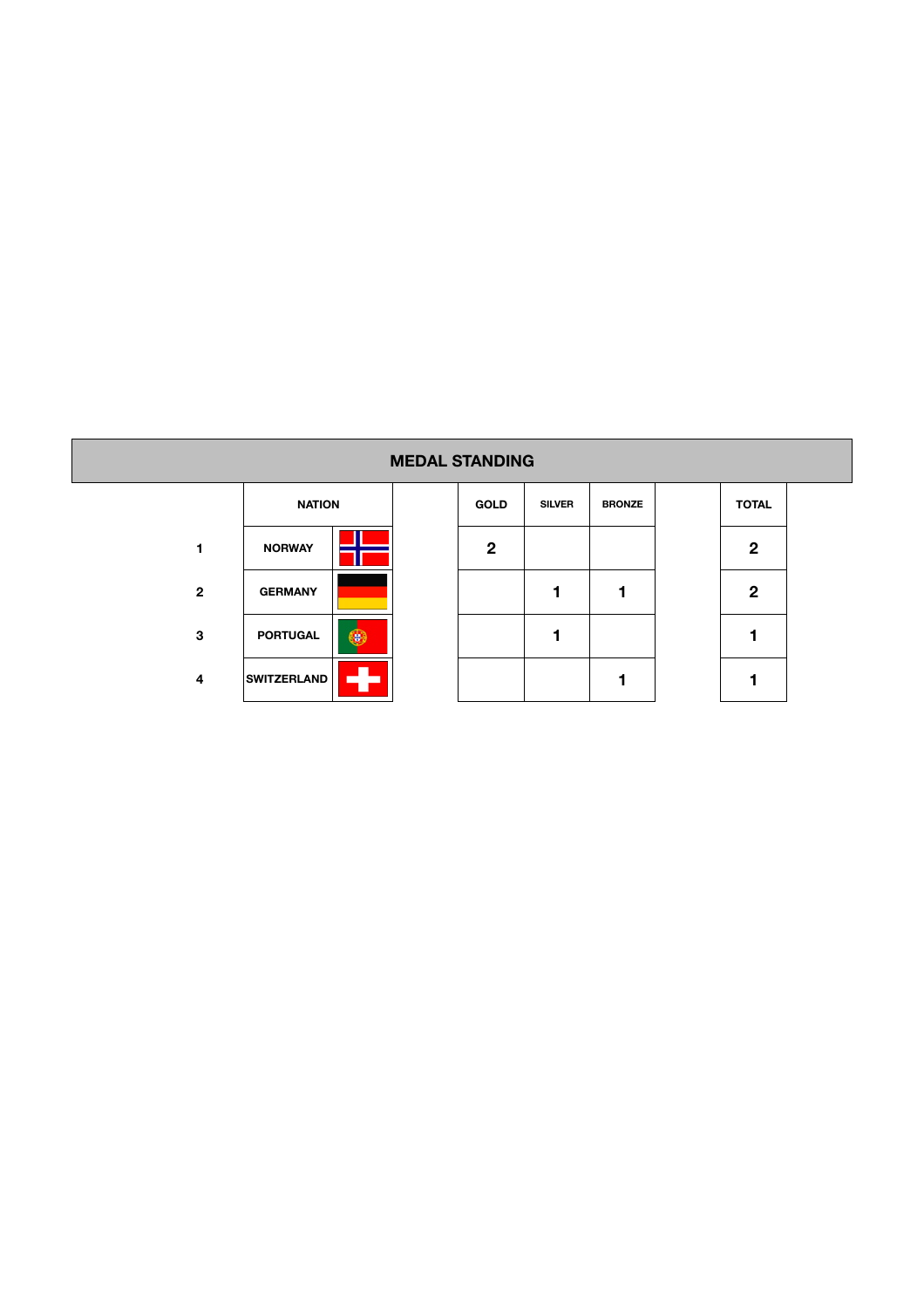

## **Lapua Final European Cup 25m RESULTS** 25m CENTER FIRE PISTOL MEN Individual Bordeaux



SAT 11 OCT 2014, START TIME 09:00

| Rank   FP |       | <b>Bib No Name</b> |                          | <b>Nat</b> |                    |              | <b>Series</b>  |          | Sub        |              | <b>Remarks</b> |
|-----------|-------|--------------------|--------------------------|------------|--------------------|--------------|----------------|----------|------------|--------------|----------------|
|           |       |                    |                          |            | <b>Stage</b>       | $\mathbf{1}$ | $\overline{2}$ | 3        | Total      | <b>Total</b> |                |
|           | 122   | 102                | <b>HEMBRE Paal</b>       | <b>NOR</b> | Precision<br>Rapid | 100<br>99    | 97<br>95       | 95<br>99 | 292<br>293 | 585-26x      |                |
|           | 2 27  | 106                | <b>MEYER Patrick</b>     | <b>GER</b> | Precision<br>Rapid | 98<br>95     | 97<br>97       | 99<br>96 | 294<br>288 | 582-20x      |                |
|           | 3 3 2 | 110                | <b>DEMIERRE Steve</b>    | <b>SUI</b> | Precision<br>Rapid | 98<br>94     | 99<br>95       | 98<br>95 | 295<br>284 | 579-22x      |                |
|           | 4 36  | 113                | <b>SCHLEUTER Michael</b> | <b>GER</b> | Precision<br>Rapid | 94<br>98     | 99<br>96       | 94<br>97 | 287<br>291 | 578-19x      |                |
|           | 5 21  | 101                | <b>MICHEL Pierre</b>     | <b>GER</b> | Precision<br>Rapid | 99<br>95     | 97<br>95       | 93<br>96 | 289<br>286 | 575-19x      |                |
|           | 6 37  | 114                | <b>NILSSON Mikael</b>    | <b>SWE</b> | Precision<br>Rapid | 95<br>96     | 93<br>98       | 95<br>96 | 283<br>290 | 573-18x      |                |
|           | 7 24  | 103                | <b>LOETSCHER Sandro</b>  | <b>SUI</b> | Precision<br>Rapid | 97<br>98     | 95<br>98       | 90<br>95 | 282<br>291 | 573-18x      |                |
|           | 8 31  | 109                | <b>LAHTI Teemu</b>       | <b>FIN</b> | Precision<br>Rapid | 95<br>97     | 93<br>98       | 95<br>94 | 283<br>289 | 572-18x      |                |
|           | 9 34  | 111                | <b>MEINANDER Ari</b>     | <b>FIN</b> | Precision<br>Rapid | 93<br>95     | 96<br>96       | 93<br>96 | 282<br>287 | 569-19x      |                |
|           | 10 29 | 107                | <b>FYRPIHL Jonas</b>     | <b>SWE</b> | Precision<br>Rapid | 93<br>93     | 95<br>97       | 95<br>95 | 283<br>285 | 568-12x      |                |
|           | 11 30 | 108                | <b>BUNES Morgan</b>      | <b>NOR</b> | Precision<br>Rapid | 94<br>94     | 93<br>94       | 95<br>97 | 282<br>285 | 567-15x      |                |
|           | 12 25 | 104                | LANDEBRING Håkan         | <b>SWE</b> | Precision<br>Rapid | 97<br>100    | 84<br>98       | 94<br>94 | 275<br>292 | 567-13x      |                |
|           | 13 35 | 112                | <b>WIRTH Marc</b>        | SUI        | Precision<br>Rapid | 96<br>94     | 97<br>97       | 97<br>82 | 290<br>273 | 563-18x      |                |
| 14        | 26    | 105                | <b>MUFF Guido</b>        | SUI        | Precision<br>Rapid | 88<br>93     | 93<br>95       | 96<br>98 | 277<br>286 | 563-13x      |                |

Summary

Protest Date / Time:

Number of athletes on this list: 14; Total number of athletes: 14 E3121587 Legend **Bib No** Bib Number **FP Firing Point Nat Nation** Version of 12 OCT 2014, 08:05 I100000IA1110140900.1.CFP.0.001.pdf 829F Page 1 of 1  $\mathbf{1}$ **ST BOUT SILIS LAPUA** OFFICIAL ISSF RESULTS PROVIDER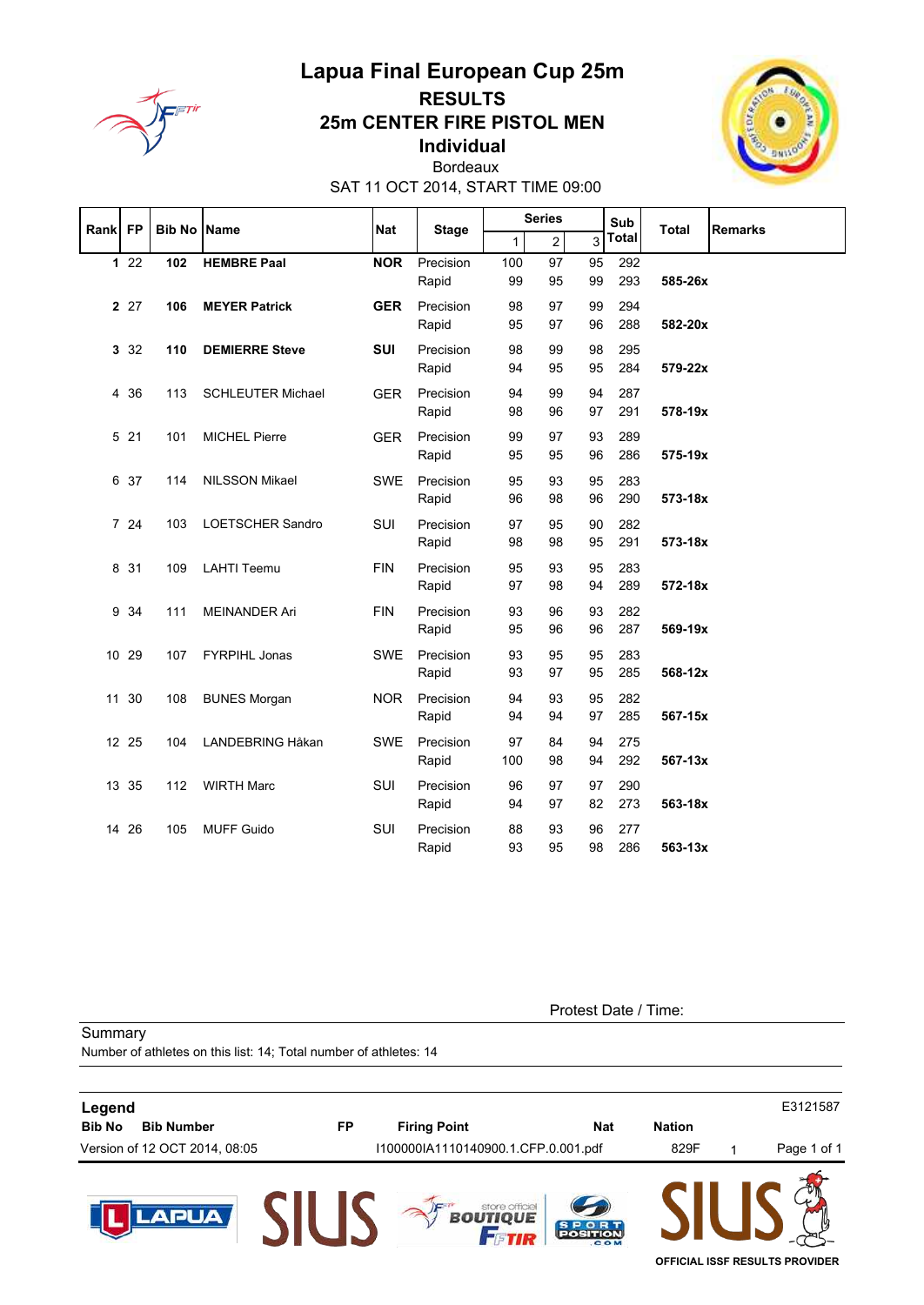

# Lapua Final European Cup 25m **RESULTS 25m STANDARD PISTOL MEN**



**Individual** Bordeaux

SUN 12 OCT 2014, START TIME 09:00

 $\mathbf{\tau}$ 

T

 $\mathbf{\tau}$ 

 $\mathbf{\tau}$ 

|         |       |                    |                          |            |                    |              | Series         |              |              | <b>Remarks</b> |
|---------|-------|--------------------|--------------------------|------------|--------------------|--------------|----------------|--------------|--------------|----------------|
| Rank FP |       | <b>Bib No Name</b> |                          | Nat        | <b>Stage</b>       | $\mathbf{1}$ | $\overline{2}$ | Sub<br>Total | <b>Total</b> |                |
|         | 1 36  | 214                | <b>HEMBRE Paal</b>       | <b>NOR</b> | 150 sec            | 100          | 95             | 195          |              |                |
|         |       |                    |                          |            | 20 sec             | 92           | 93             | 185          |              |                |
|         |       |                    |                          |            | 10 sec             | 95           | 94             | 189          | 569-19x      |                |
|         | 2 3 9 | 216                | <b>COSTA Joao</b>        | <b>POR</b> | 150 sec            | 97           | 97             | 194          |              |                |
|         |       |                    |                          |            | 20 sec             | 94           | 91             | 185          |              |                |
|         |       |                    |                          |            | 10 sec             | 96           | 91             | 187          | 566-7x       |                |
|         | 326   | 206                | <b>TRIPPEL Stephan</b>   | <b>GER</b> | 150 sec            | 92           | 98             | 190          |              |                |
|         |       |                    |                          |            | 20 sec             | 91           | 97             | 188          |              |                |
|         |       |                    |                          |            | 10 sec             | 94           | 93             | 187          | 565-14x      |                |
|         |       |                    |                          |            |                    |              |                |              |              |                |
|         | 4 25  | 205                | <b>LUNEV Ruslan</b>      | <b>AZE</b> | 150 sec            | 98           | 97             | 195          |              |                |
|         |       |                    |                          |            | 20 sec<br>10 sec   | 94<br>89     | 96<br>90       | 190<br>179   | 564-14x      |                |
|         |       |                    |                          |            |                    |              |                |              |              |                |
|         | 5 30  | 209                | <b>NILSSON Mikael</b>    | <b>SWE</b> | 150 sec            | 95           | 92             | 187          |              |                |
|         |       |                    |                          |            | 20 sec             | 94           | 93             | 187          |              |                |
|         |       |                    |                          |            | 10 sec             | 94           | 93             | 187          | 561-10x      |                |
|         | 6 32  | 211                | <b>LAHTI Teemu</b>       | <b>FIN</b> | 150 sec            | 93           | 96             | 189          |              |                |
|         |       |                    |                          |            | 20 sec             | 91           | 96             | 187          |              |                |
|         |       |                    |                          |            | 10 sec             | 89           | 95             | 184          | 560- 7x      |                |
|         | 7 24  | 204                | <b>MEYER Patrick</b>     | <b>GER</b> | 150 sec            | 94           | 96             | 190          |              |                |
|         |       |                    |                          |            | 20 sec             | 84           | 95             | 179          |              |                |
|         |       |                    |                          |            | 10 <sub>sec</sub>  | 93           | 97             | 190          | 559-13x      |                |
|         | 8 2 2 | 202                | <b>MICHEL Pierre</b>     | <b>GER</b> | 150 sec            | 96           | 95             | 191          |              |                |
|         |       |                    |                          |            | 20 sec             | 93           | 95             | 188          |              |                |
|         |       |                    |                          |            | 10 sec             | 92           | 88             | 180          | 559-12x      |                |
|         |       |                    |                          |            |                    |              |                |              |              |                |
|         | 9 34  | 212                | <b>BUNES Morgan</b>      | <b>NOR</b> | 150 sec<br>20 sec  | 95<br>92     | 95<br>91       | 190<br>183   |              |                |
|         |       |                    |                          |            | 10 sec             | 90           | 94             | 184          | 557-9x       |                |
|         |       |                    |                          |            |                    |              |                |              |              |                |
|         | 10 29 | 208                | <b>SCHLEUTER Michael</b> | <b>GER</b> | 150 sec            | 94           | 96             | 190          |              |                |
|         |       |                    |                          |            | 20 sec             | 97           | 92             | 189          |              |                |
|         |       |                    |                          |            | 10 <sub>sec</sub>  | 89           | 88             | 177          | 556-9x       |                |
|         | 11 27 | 207                | <b>VOGN Rene</b>         | <b>DEN</b> | 150 sec            | 89           | 91             | 180          |              |                |
|         |       |                    |                          |            | 20 sec             | 95           | 92             | 187          |              |                |
|         |       |                    |                          |            | 10 <sub>sec</sub>  | 97           | 91             | 188          | 555- 7x      |                |
|         | 12 37 | 215                | <b>MEINANDER Ari</b>     | <b>FIN</b> | 150 <sub>sec</sub> | 94           | 94             | 188          |              |                |
|         |       |                    |                          |            | 20 sec             | 91           | 94             | 185          |              |                |
|         |       |                    |                          |            | 10 <sub>sec</sub>  | 91           | 90             | 181          | 554-13x      |                |
|         | 13 35 | 213                | DANIELSSON Jan Olof      | <b>SWE</b> | 150 sec            | 96           | 96             | 192          |              |                |
|         |       |                    |                          |            | 20 sec             | 97           | 95             | 192          |              |                |
|         |       |                    |                          |            | 10 <sub>sec</sub>  | 83           | 87             | 170          | 554-10x      |                |
|         | 14 23 |                    | 203 LANDEBRING Håkan     | <b>SWE</b> | 150 sec            | 95           | 92             | 187          |              |                |
|         |       |                    |                          |            | 20 sec             | 90           | 95             | 185          |              |                |
|         |       |                    |                          |            | 10 <sub>sec</sub>  | 88           | 90             | 178          | 550-8x       |                |
|         |       |                    |                          |            |                    |              |                |              |              |                |



I100000IA1210140900.1.STP.0.001.pdf

Page 1 of 2







 $\overline{2}$